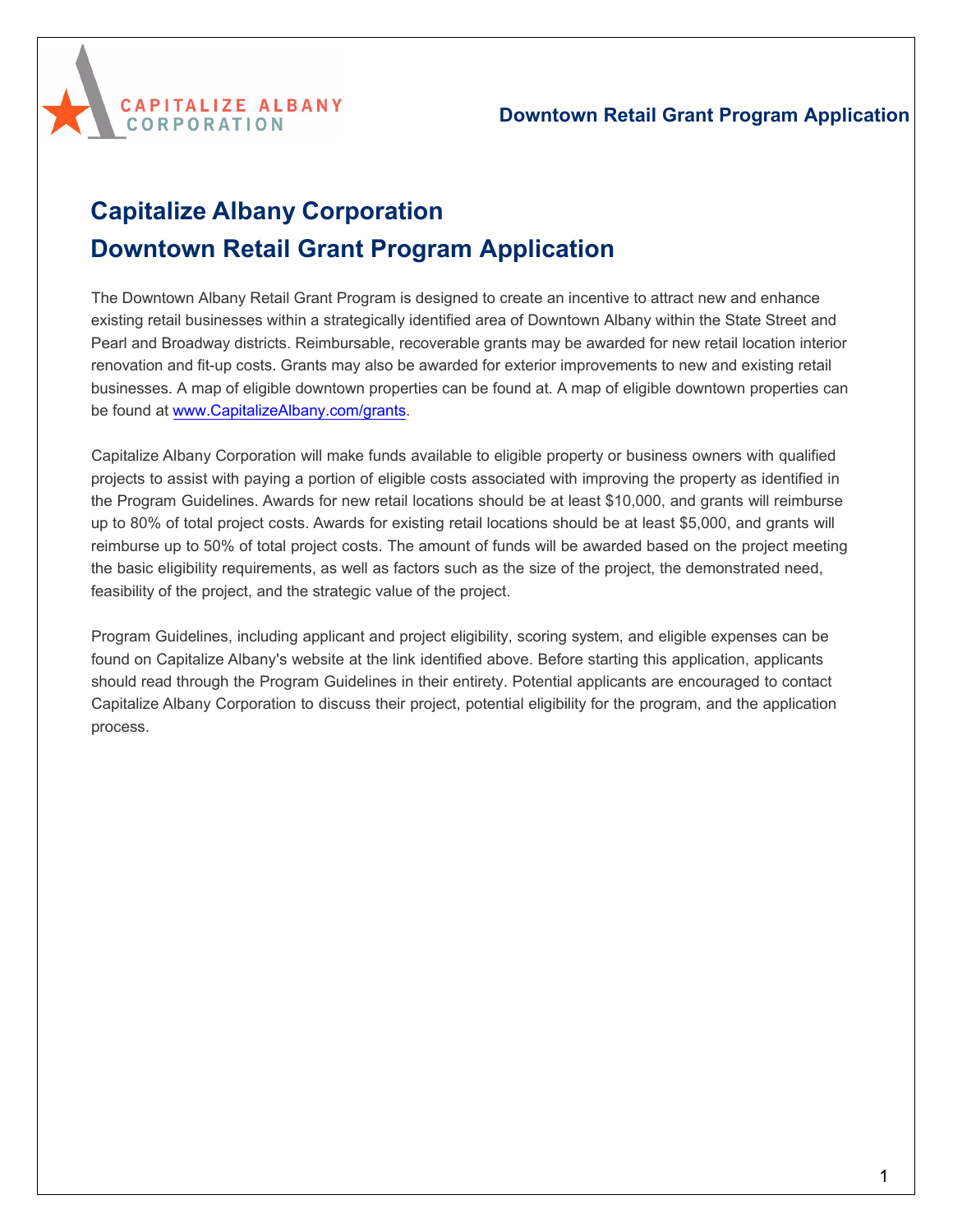

# **Program Information and Application Process**

**CAPITALIZE ALBANY** 

**CORPORATION** 

Beginning February 11, 2022, applications will be accepted on a rolling basis until available funding is exhausted. As an alternative to this printable application, an online application can be found at [www.SurveyMonkey.com/r/](http://www.surveymonkey.com/r/NeighborhoodRetail)AlbanyDTRetail.

Applicants must submit a full and complete application as outlined in the Program Guidelines, including all required documents and a \$250 application fee in order to be considered for a grant award. Checks or money orders for application fees can be mailed to Capitalize Albany Corporation at 21 Lodge Street, Albany, NY 12207, or hand delivered by appointment. An application checklist with a list of required documents can be found on page three (3) of this application, as well as at [www.CapitalizeAlbany.com/grants.](http://www.capitalizealbany.com/grants)

Submission of this portion of your application does not constitute a completed application. All required documents can be e-mailed to [development@capitalizealbany.com](mailto:development@capitalizealbany.com) with a subject line as follows: Downtown Retail Grant Program Required Documents - [Applicant Name], mailed to Capitalize Albany Corporation at the address above, or hand delivered by appointment.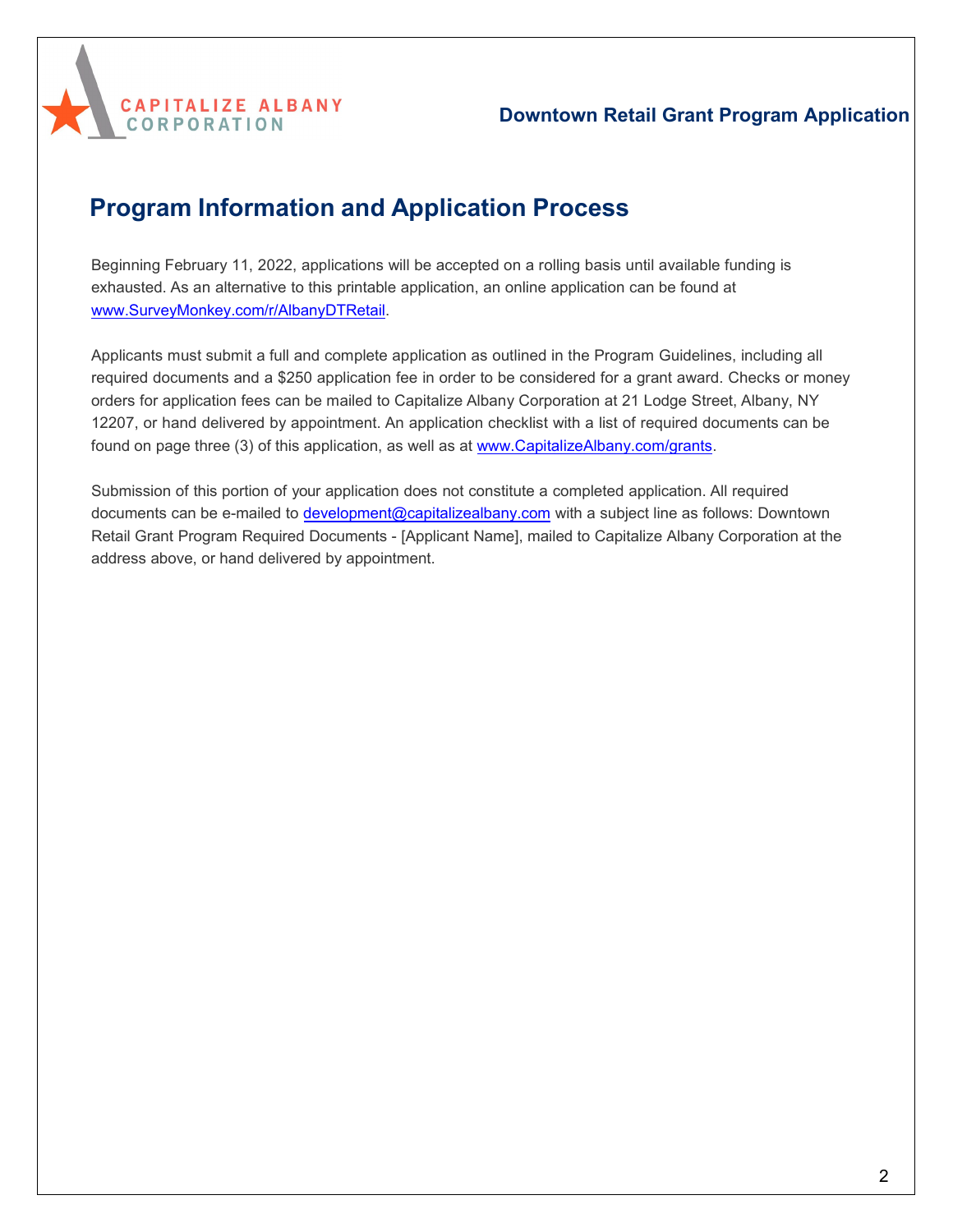



# **Required Documents**

**All of the following must be submitted to Capitalize Albany Corporation as described in the last paragraph on page two (2) of this application. Determination of whether or not an application is considered complete lies solely with Capitalize Albany Corporation**.

- Completed application
- Budget Worksheet (found at [www.CapitalizeAlbany.com/grants\)](http://www.capitalizealbany.come/grants%20and%20page%2022%20of%20this%20document) [\\$250](http://www.capitalizealbany.come/grants%20and%20page%2022%20of%20this%20document) application fee
- Business Plan for the venture including:
	- Concept and target market
	- Advertising/marketing plan
	- Summary of management team's skills and experience
	- Number of job positions created
	- Detailed cost sheet for tenant space build-out
	- Funding description for the project, including a three year cash flow pro forma
	- Proposed timeline for project construction and projected opening date
	- Floor plan/layout of physical space, including square footage and existing fixtures
	- Photographs, renderings of proposed improvements to the interior and exterior, including design/layout/"feel" (photos of similar concepts, material samples, etc.)
	- Plan for merchandising (inventory levels, brands)
- Color photographs of existing conditions (including the building façade).
- If the applicant is a lessee, written consent from property owner giving permission to conduct improvements
- At least one (1) detailed proposal from a licensed (if required), insured contractor reflecting work to be performed and costs.
- A copy of the property tax bill or deed to confirm ownership of the property.
- For lessees, a legally valid and binding lease for a period of at least five (5) years with use restricted to an allowable retail use. If the tenant is paying for the improvements, the landlord must show a concession to the tenant in the lease.
- $\bullet$  Minimum one (1) year corporate and/or three (3) year's personal tax returns (exceptions will be considered).
- Copy of the business owner(s)'s credit report(s) and score(s) (must be dated less than sixty 60) days from application submittal).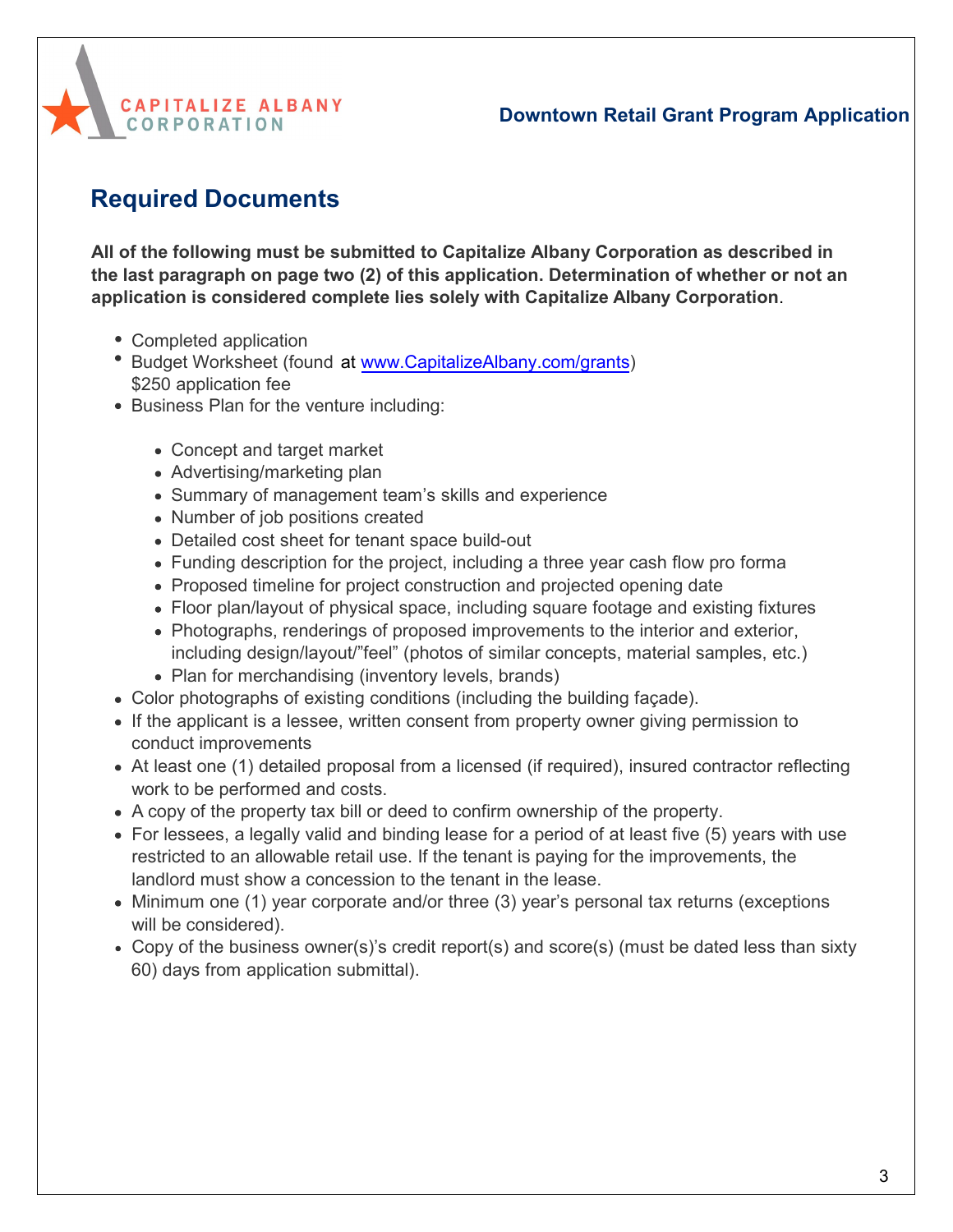

# **Application**

*Please note that all questions marked with an asterisk (\*) require responses. If no response is provided, the application will be deemed incomplete. Please do not hesitate to call us if you require assistance to complete this application.*

# **Contact Information**

1. Applicant Contact Information\*

Contact Name

Contact Address

City/Town

**State** 

ZIP/Postal Code

Contact Email Address

Contact Phone Number

#### 2. Business Contact Information\*

Name of Business or Not-for-Profit

Physical Address of Business

Physical Address of Business 2

City/Town

**State** 

ZIP/Postal Code

Email Address

#### 3. Mailing Address of Business (if different than above)

Mailing Address

Mailing Address 2

City/Town

State/Province

ZIP/Postal Code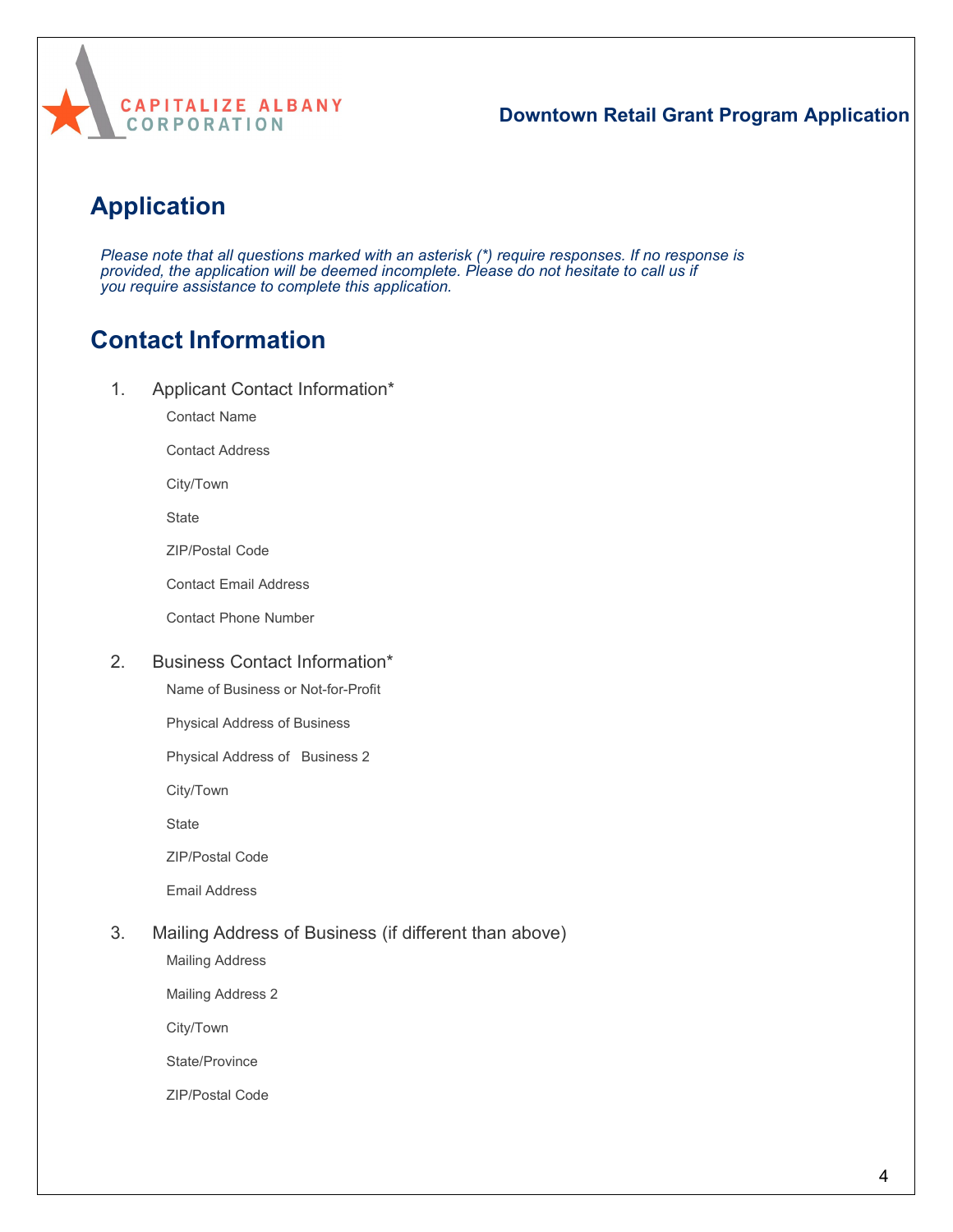

## **Business Information**

- 4. Retail Business Type (choose one)\* *If you are a Convenience Retail Store, please make sure you fill out the Convenience Retail Store Certification (found on page 18 of this document) for submission with your additional required documents. This form must be submitted for your application to be deemed "complete."* Soft Goods (e.g. apparel, shoes, home furnishings, books, gifts, novelties) Health, Wellness Stores, and Pharmacies Full Service Restaurants/Venues Salons/Spas/Barbershops Art Galleries Grocery, Specialty Food Stores/Specialty Food Establishments
- 5. Proposed or Current Days and Hours of Operation\*
- 6. Typical/Target Consumer(s)\*

Other (please specify)

- 7. Is this a new or existing business location?\*
	- New ( ) Existing
	- **Comments**
- 8. Number of Years in Operation\* *Please enter a whole number. Start-up businesses should indicate "0".*
- 9. Is this property or building owned in whole or in part by the City of Albany, County of Albany, State of New York or Capitalize Albany Corporation or any other related government entity?

*Answering yes to this question does not necessarily disqualify this application from submission. It is at the sole* discretion of Capitalize Albany Corporation to deem a building or property ineligible for program funds if any of the *above criteria are met. We strongly encourage you to contact us prior to moving ahead with your application if you answer "yes" to the question below.*



10. Is this the first location for the business?\*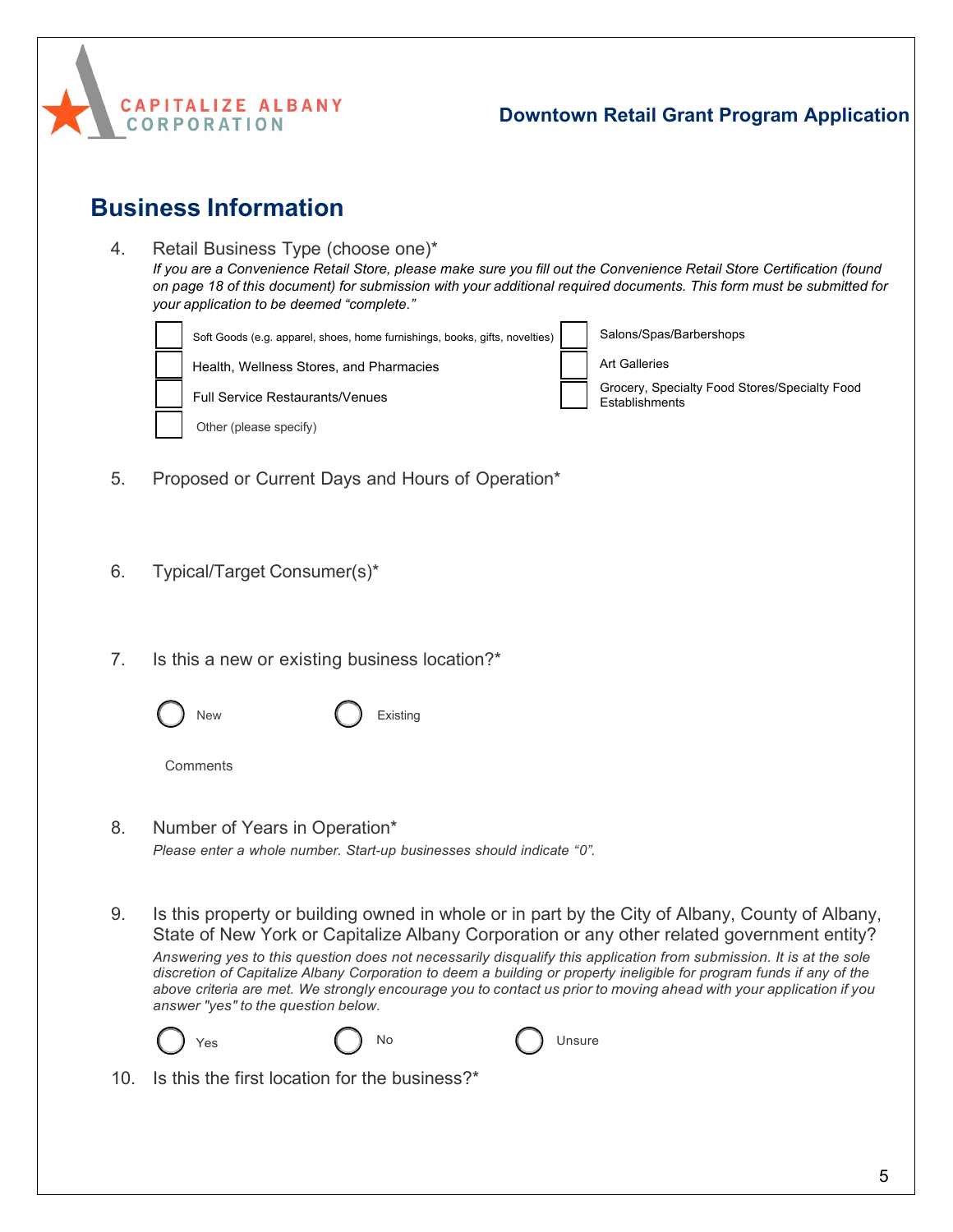

## **Additional Business Locations**

Answer the below questions **only** if you have more than one location.

- 11. How many locations does the business have?\*
- 12. Addresses of other locations

Location 1

Location 2

Location 3

Location 4

Any additional locations

13. Is this project a relocation of an existing business location?\*

14. Will any other business locations close as a result of this project?

15. If yes to the preceding question, which one(s)?

## **Business Formation and Characteristics**

| 16. | <b>Business Structure</b>                                                                                                                                                   |             |                                                                                                                                         |                      |
|-----|-----------------------------------------------------------------------------------------------------------------------------------------------------------------------------|-------------|-----------------------------------------------------------------------------------------------------------------------------------------|----------------------|
|     | Sole Proprietorship                                                                                                                                                         | Corporation | Other                                                                                                                                   |                      |
|     | LLC                                                                                                                                                                         | Partnership |                                                                                                                                         |                      |
| 17. | Is your business a disadvantaged business enterprise (DBE)?                                                                                                                 |             |                                                                                                                                         |                      |
|     | DBEs are businesses whose majority ownership (at least 51%) is comprised of minorities, women, and/or veterans.                                                             |             |                                                                                                                                         |                      |
|     | Y٨.                                                                                                                                                                         | Þſ          | $U_1^{\prime} \wedge \wedge \{ \hat{A} \}$ [ $\partial A_1^{\prime}$ $\hat{A}$ $\partial A_2^{\prime}$ $\bullet$ $\Box$ $\wedge$ $\Box$ |                      |
| 18. | If you identify as a DBE, please select all that apply to the composition of your majority                                                                                  |             |                                                                                                                                         |                      |
|     | ownership:                                                                                                                                                                  |             |                                                                                                                                         |                      |
|     | Woman<br>Minority                                                                                                                                                           | Veteran     | Other                                                                                                                                   | Prefer not to answer |
| 19. | Federal Employer Identification Number (EIN)*                                                                                                                               |             |                                                                                                                                         |                      |
|     | Sole proprietors may use their Social Security Number (SSN). All responses should be given using numeric<br>characters only, with no space or hyphen separating characters. |             |                                                                                                                                         |                      |
|     |                                                                                                                                                                             |             |                                                                                                                                         |                      |
|     |                                                                                                                                                                             |             |                                                                                                                                         |                      |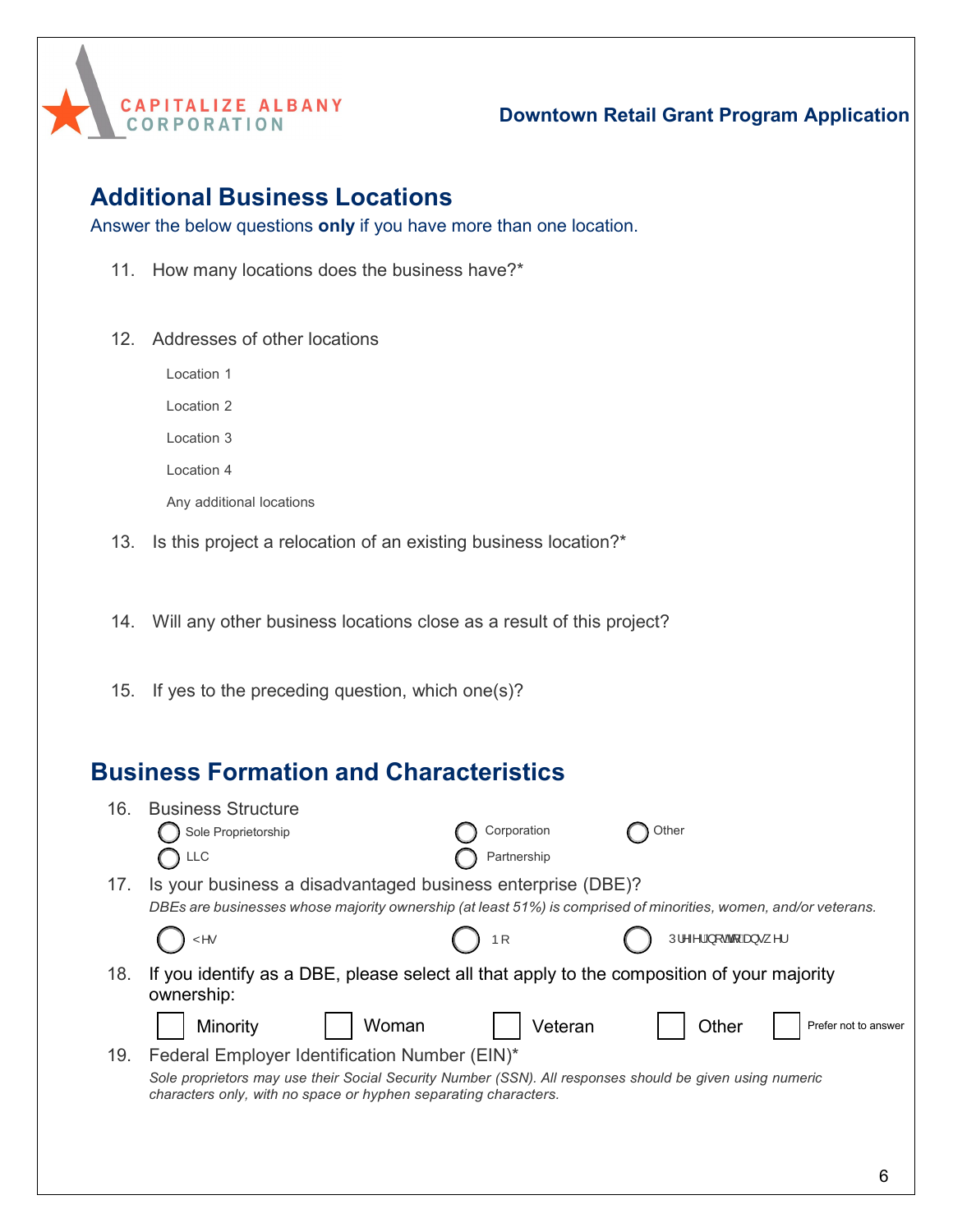

20. DUNS Number (if known)

*Obtain or look up your DUNS Number [here.](https://www.dnb.com/duns-number.html) Funding may require grant recipients to obtain a DUNS number.*

- 21. North American Industry Classification System (NAICS) Number *For more information and to identify your NAICS Number, please go to [naics.com.](https://www.naics.com/search/)*
- 22. Standard Industry Classification (SIC) Number *For more information and to identify your SIC Number, please go to [naics.com.](https://www.naics.com/search/)*
- 23. Do you consider your business locally-owned?



## **Business Owners**

24. Business Owner 1\*

Name

Title

Ownership Share

Years with the Company

#### 25. Business Owner 2

Name

**Title** 

Ownership Share

Years with the Company

26. If there are additional business owners not previously identified, please indicate their names, titles, ownership shares, and years with the company below.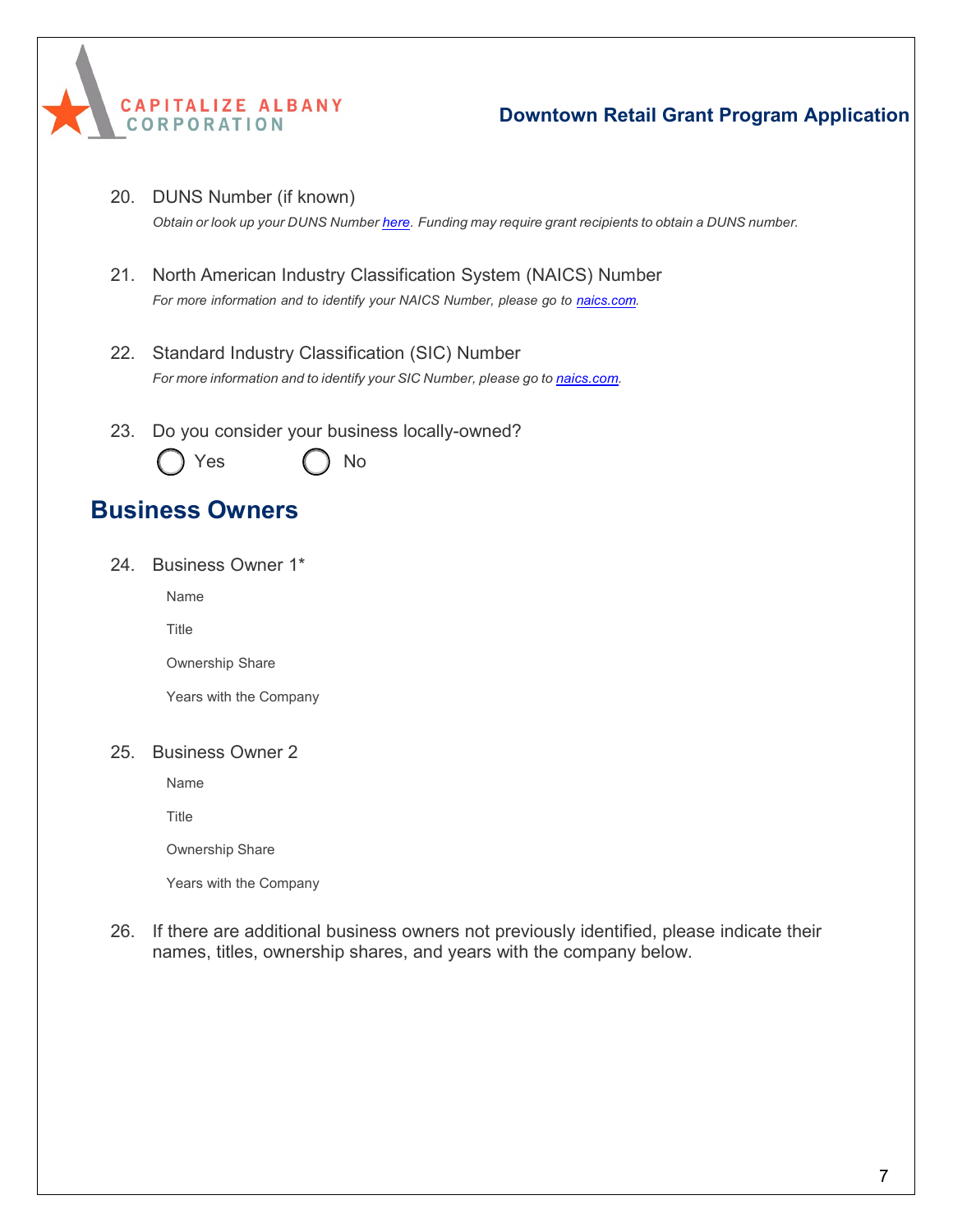

| <b>Property Information</b> |
|-----------------------------|
|                             |

| 27. | Project Address*                                                                                  |
|-----|---------------------------------------------------------------------------------------------------|
|     | Address                                                                                           |
|     | Address 2                                                                                         |
|     | City/Town                                                                                         |
|     | State/Province                                                                                    |
|     | ZIP/Postal Code                                                                                   |
| 28. | Is the property located in an area zoned for retail use?*                                         |
|     | No<br>Unsure<br>Yes                                                                               |
| 29. | Is the building vacant?*                                                                          |
|     | Yes<br>No                                                                                         |
| 30. | If yes to the preceding question, how long has the building been vacant?                          |
|     |                                                                                                   |
| 31. | Is the project space currently vacant?*                                                           |
|     | <b>No</b><br>Yes                                                                                  |
| 32. | If yes to the preceding question, how long has the project space been vacant?                     |
|     |                                                                                                   |
| 33. | Size of Project Space (total square feet)*<br>Please enter a whole number. No commas can be used. |
|     |                                                                                                   |
| 34. | Do/will you lease or own the business property?*                                                  |
|     | Own<br>ease.                                                                                      |
|     | <b>Lease Information</b>                                                                          |
|     |                                                                                                   |
| 35. | <b>Landlord Contact Information</b>                                                               |
|     | Name of Landlord                                                                                  |
|     | Landlord's Address                                                                                |
|     | <b>Landlord's Email Address</b>                                                                   |
|     | Landlord's Phone Number                                                                           |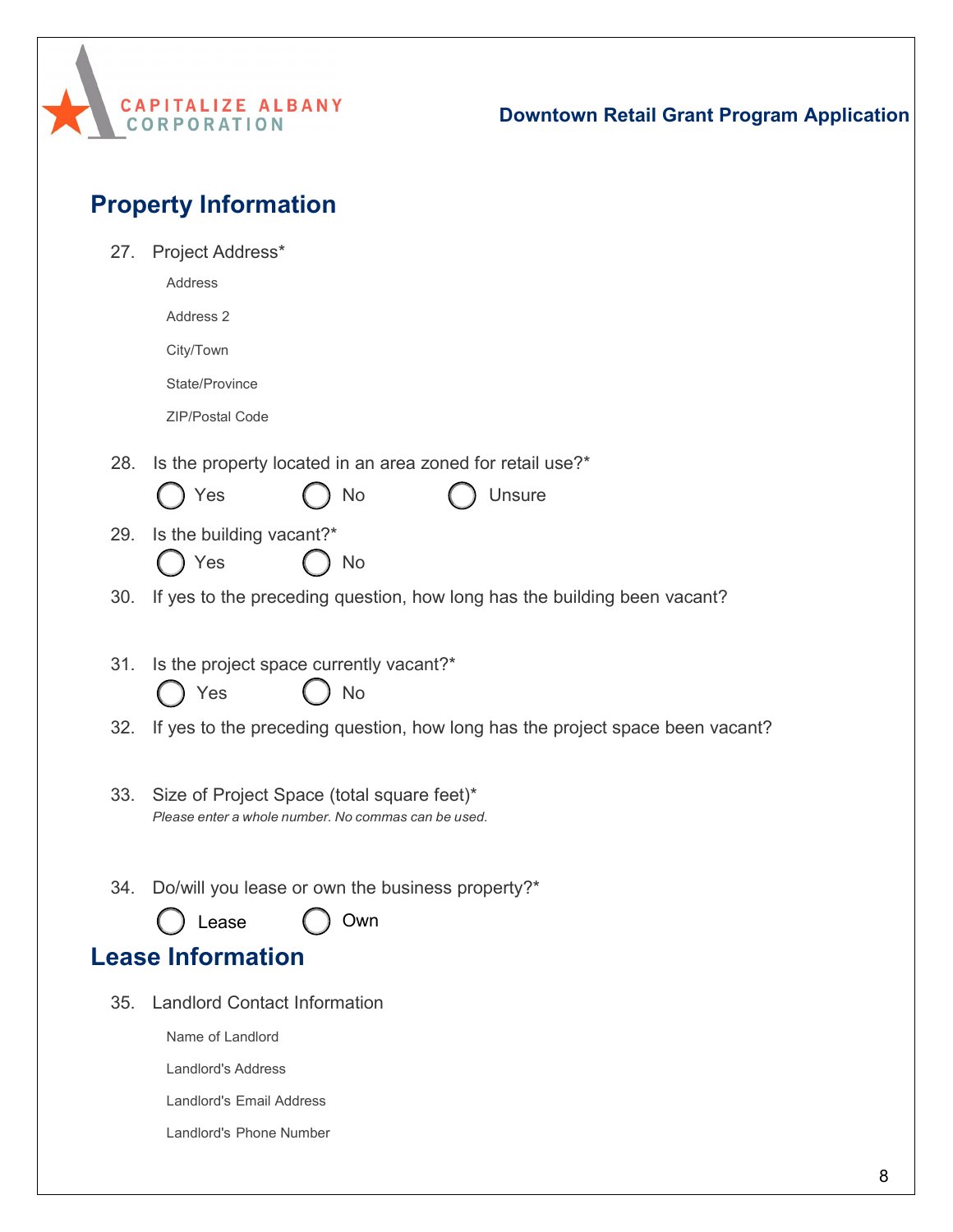

- 36. Current Lease Term *Please enter a whole number representing the total duration in years of the lease term.*
- 37. Expiration Date of Current Lease *Enter date as MM/DD/YYYY.*

# **Prior Grant Information**

38. Have you received a prior grant from Capitalize Albany Corporation?\*

|     | Yes<br>No                                           |                                                                                                          |
|-----|-----------------------------------------------------|----------------------------------------------------------------------------------------------------------|
| 39. |                                                     | If yes to the above question, from which program(s) did you receive your grant?                          |
|     | Check all that apply.                               |                                                                                                          |
|     | Downtown Retail Grant Program                       | Small Business Adaptation Program                                                                        |
|     | Amplify Albany                                      | Small Business Emergency Response Grant Program                                                          |
|     | Small Business Facade Improvement Program           | Unsure                                                                                                   |
| 40. | How much money did you receive from the program(s)? |                                                                                                          |
|     |                                                     | Please indicate the total if money was received from multiple programs. Type "unsure" if you are unsure. |

41. Was the funding you received for the same business or property for which you are submitting this application? *Note: Prior awards do not disqualify applicants from submitting this application.*

# **Employment Information**

- 42. Total Current Employment at all Locations *Please indicate number of jobs per location.*
- 43. Number of Current Employees Residing in the City of Albany *Leave blank if unknown.*
- 44. Total Projected Permanent Job Creation for Project Please use whole numbers only. If no full-time jobs will be created, please enter "0". If no part-time jobs will be *created, please enter "0". See Program Guidelines for job creation requirements.*

Full-Time

Part-Time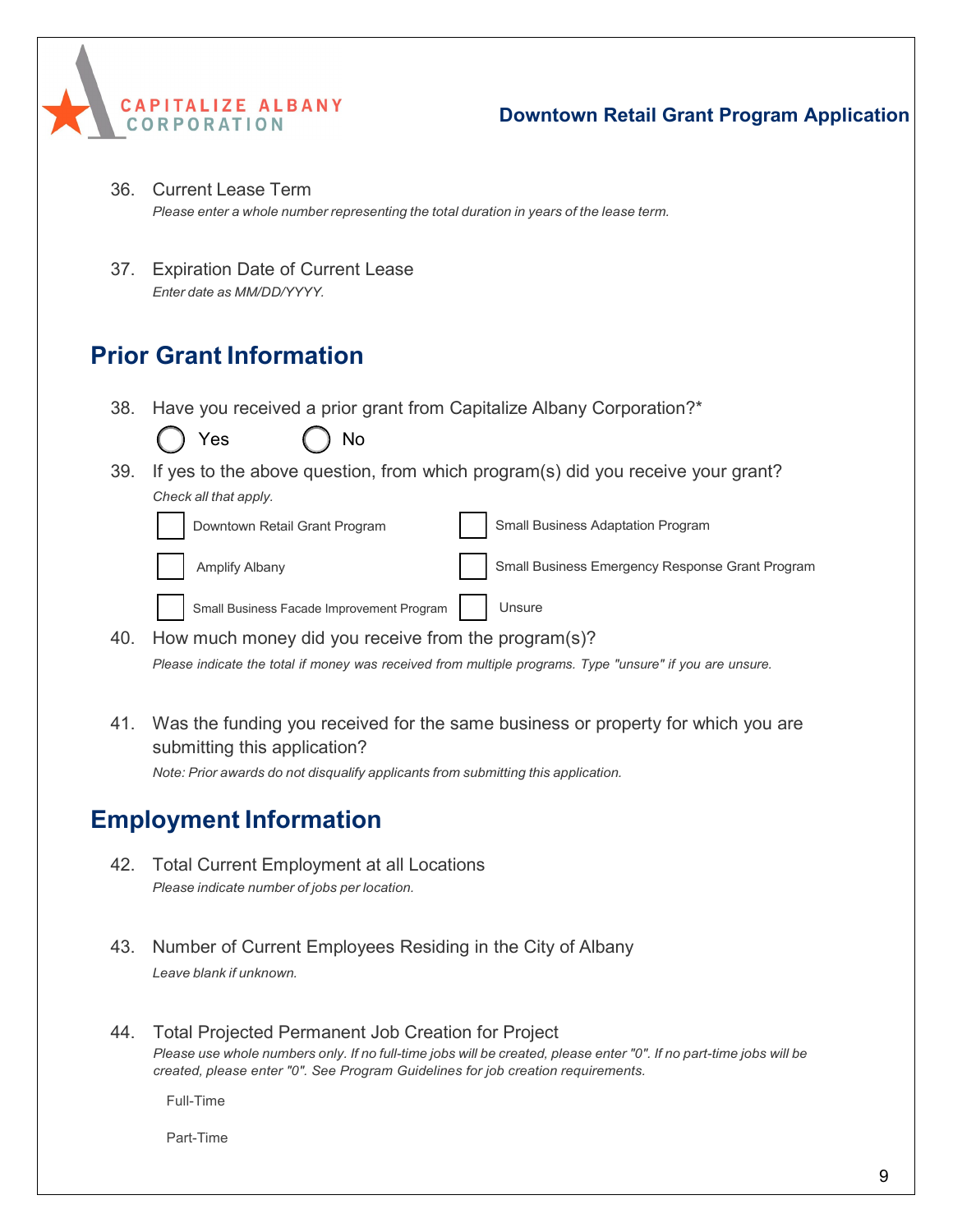

- 45. List the categories of permanent jobs to be created and numbers for each category Examples of job categories include, but are not limited to: General Manager, Supervisor, Host, Server, Cashier, Chef, *Barista, etc.*
- 46. Number of Employees Anticipated to Reside in the City of Albany
- 47. Total Projected Construction Jobs

Please use whole numbers only. If no full-time construction jobs will be created, please enter "0". If no part-time *construction jobs will be created, please enter "0".*

Full-Time

Part-Time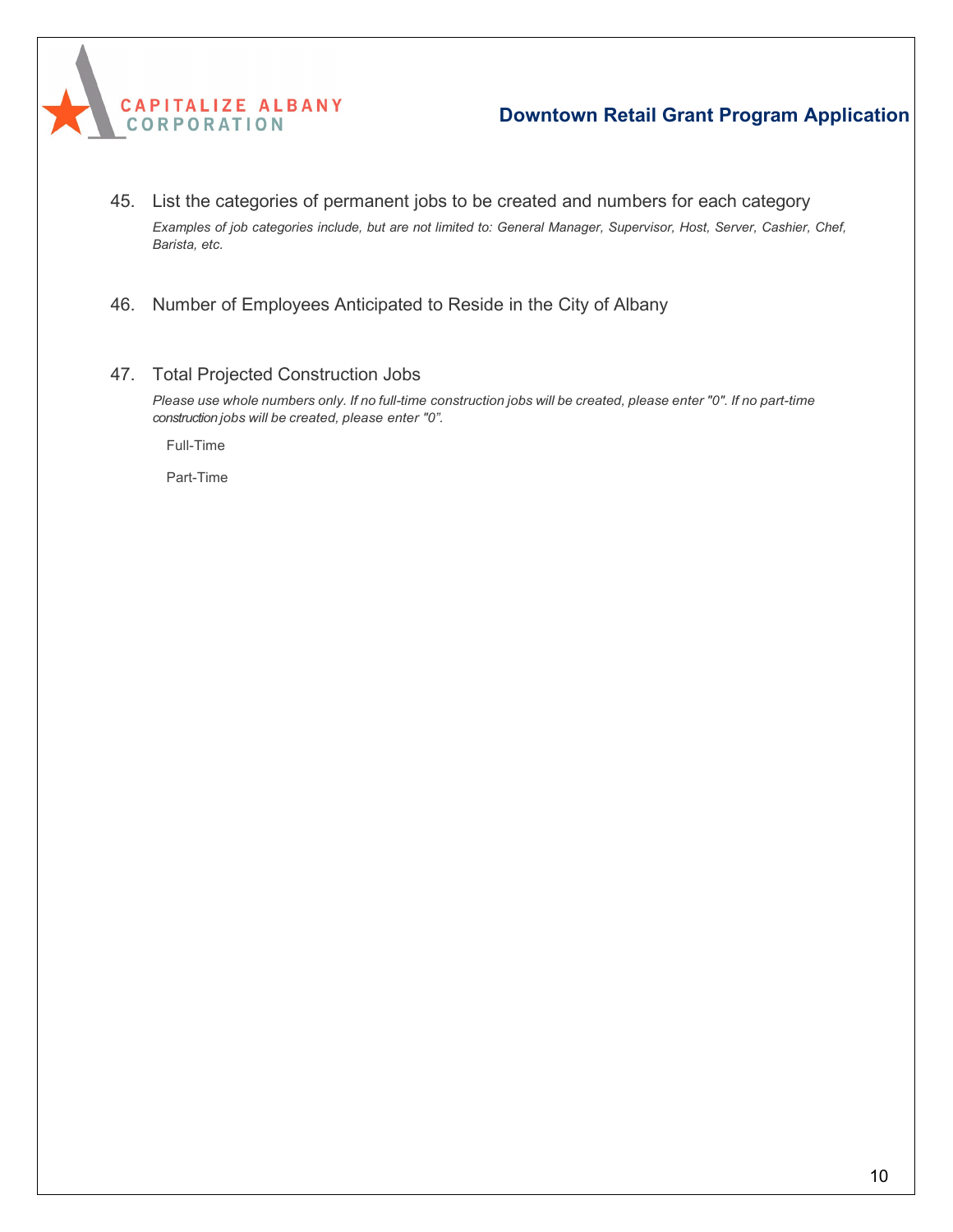

# **Project Description**

Provide a description of the proposed project. Please identify as much information as you can about the proposed project and the desired results. At a minimum, the project description must include the type of business to be opened and the specific scope of the project for which assistance is being requested.

#### For example:

*The project will include the lease and renovation of a ground floor commercial space to accommodate a new* location for an expanding local coffee shop. Renovations will consist of the build-out of the interior of the space, including the addition of new fixtures, painting, and new lighting. The project will also include facade *improvements, such as painting and repointing brick, and the creation of a new sidewalk cafe area.*

#### 48. Project Description\*

*Please describe your project in 2,000 characters or less.*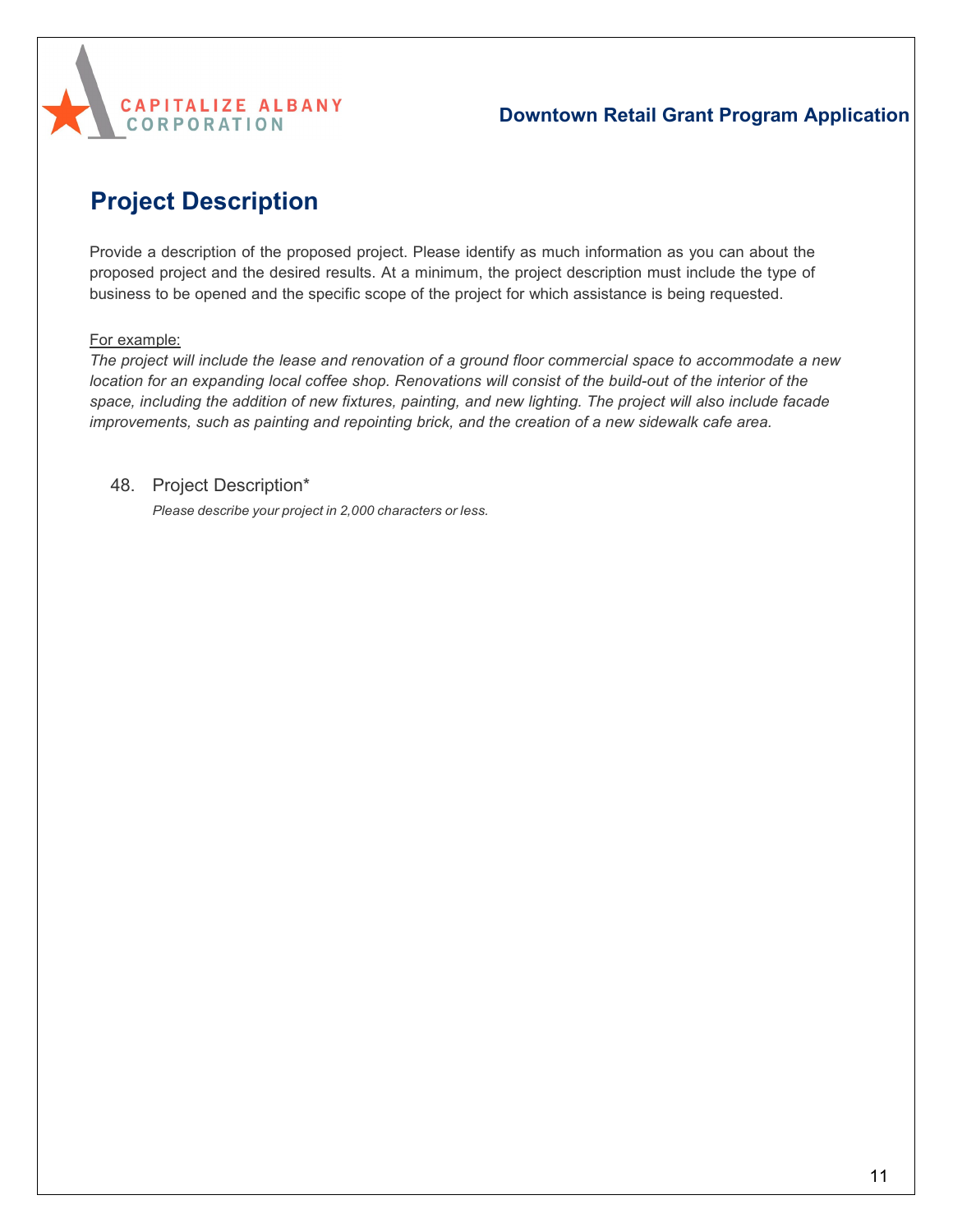

# **Project Timeline**

The project timeline must include all major milestones for the project, with an anticipated date for reaching each milestone. Please include the target date for opening and operating this business.

#### 49. Project Timeline\*

*Enter all dates as MM/DD/YYYY. If not applicable, type N/A.*

Acquisition of building (or lease execution)

Acquire financing

Project construction start

Project completion

Receive final Certificate of Occupancy

Opening date

# **Project Budget**

Please provide budget information that pertains to the entire scope of the proposed project. Information listed below should match the completed Budget Worksheet, required to be submitted as an attachment to [development@capitalizealbany.com.](mailto:development@capitalizealbany.com)

50. Total Cost of the Project, including materials, equipment costs, and labor\* Please provide your answer in dollar format with two decimal places. No dollar signs or commas can be used.

#### 51. Source and Amount of Funds

Please provide all answers in dollar format with two decimal places. If you will not be using one of the specified funding sources below, please type "0.00". No dollar signs or commas can be used. See Program Guidelines for *matching requirements.*

Capitalize Albany Corporation Grant Request

Owner Equity

Bank/Other

52. Have you included any project costs that have been incurred prior to your application submission?

*Please note that project costs incurred/improvements made prior to grant approval are ineligible for reimbursement.*



Yes ( ) No

53. If yes to the preceding question, please explain.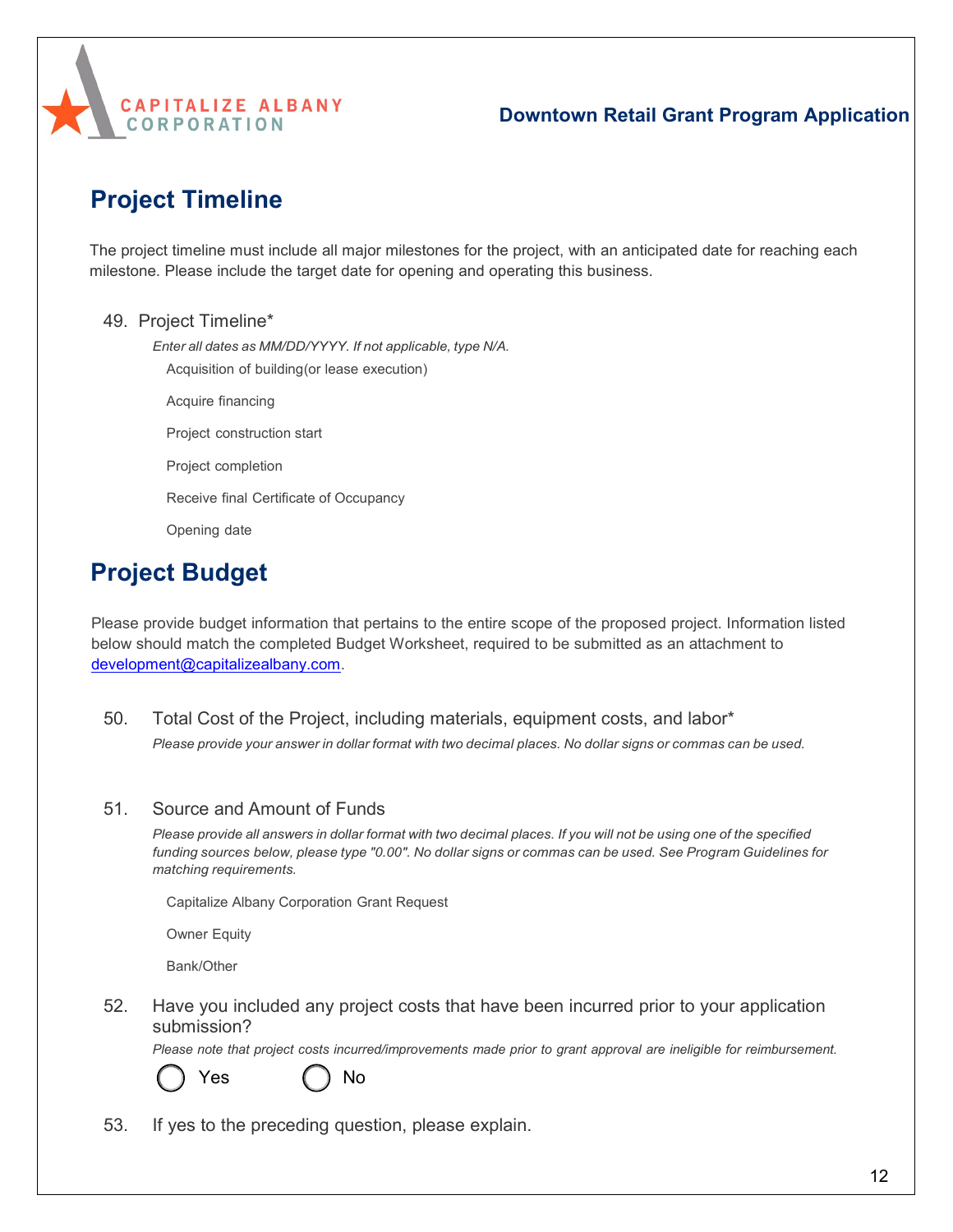

54. Total Funding Request from this Grant Program Please provide your answer in dollar format with two decimal places. No dollar signs or commas can be used.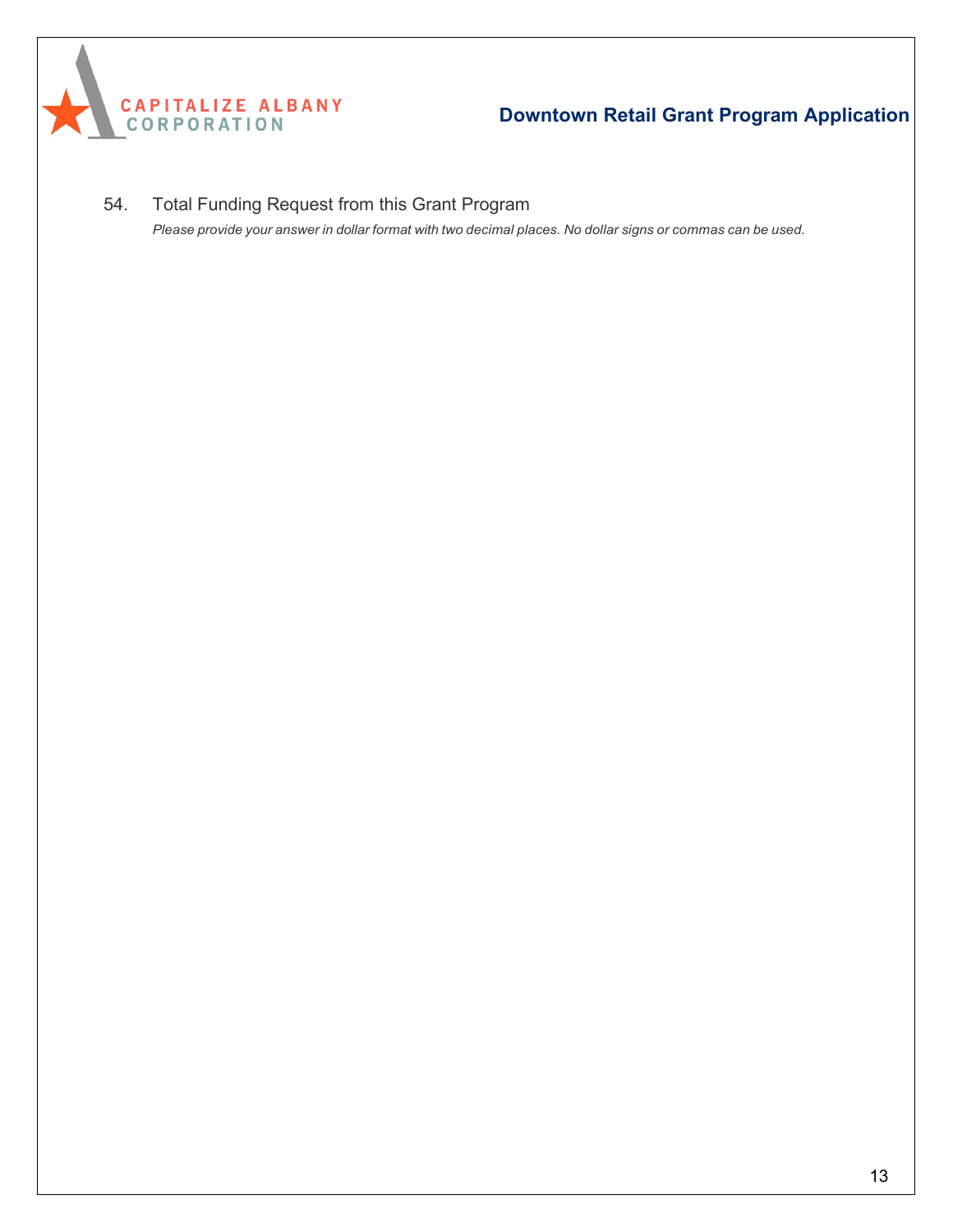

## **Declarations**

If you answer "Yes" to any of the below questions, please provide details in the comment boxes provided.

Are there any outstanding tax liens or judgements filed against you, your business, any principals, subsidiaries or affiliates of any of those entities, any other owner in your business, or guarantor?\*

| $\bigcirc$ Yes          | $\bigcirc$ No |
|-------------------------|---------------|
| If yes, please explain: |               |

Have you, your business, any other owner in your business, or guarantor been involved in default, bankruptcy, or insolvency proceedings within the last ten (10) years?\*

| $\bigcirc$ Yes | $()$ No |
|----------------|---------|
|                |         |

If yes, please explain:

Have you, your business, any other owner in your business, or guarantor had property foreclosed upon or given title or deed in lieu?\*

Yes ( ) No

|  |  | If yes, please explain: |  |  |
|--|--|-------------------------|--|--|
|--|--|-------------------------|--|--|

Are you, your business, any other owner in your business, or guarantor involved in any pending lawsuits?\*

| $()$ Yes                | $\bigcap$ No |
|-------------------------|--------------|
| If yes, please explain: |              |

If renting or leasing, have you failed to pay rent on time during the last 36 months?\*



Yes  $\bigcap$  No

If yes, please explain: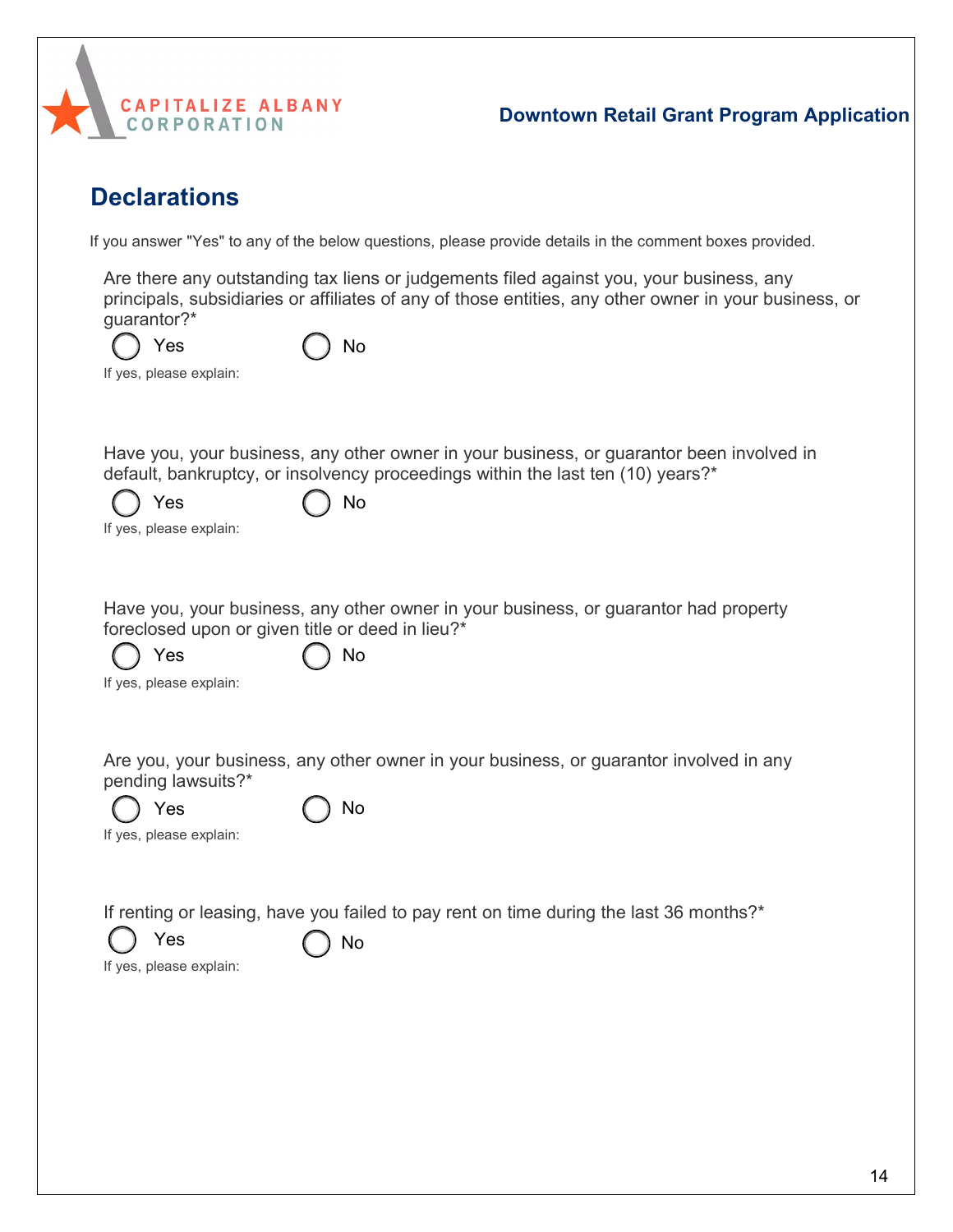|  | <b>CAPITALIZE ALBANY</b> |
|--|--------------------------|
|  | <b>CORPORATION</b>       |
|  |                          |

If owning, are there any violations against the building?\* *If yes, indicate which type (building, fire department, etc.) and explain in an attachment.* If yes, please explain: If owning, are there mechanics' or other liens? In REM or other foreclosures, encumbrances, judicial, administrative, or other proceedings against, or defaults affecting the property?\* If yes, please explain: If the applicant is the building owner, are there any current real estate property tax abatements on the property?\* If yes, indicate the type and amount of abatement and when it expires in the field below. Describe any recent (i.e. past ten years) improvements which have been made to the building. Please indicate the improvement(s), year completed, and approximate cost below:  $Yes$  ( )  $No$  $Yes$  ( ) No Yes  $\bigcap$  No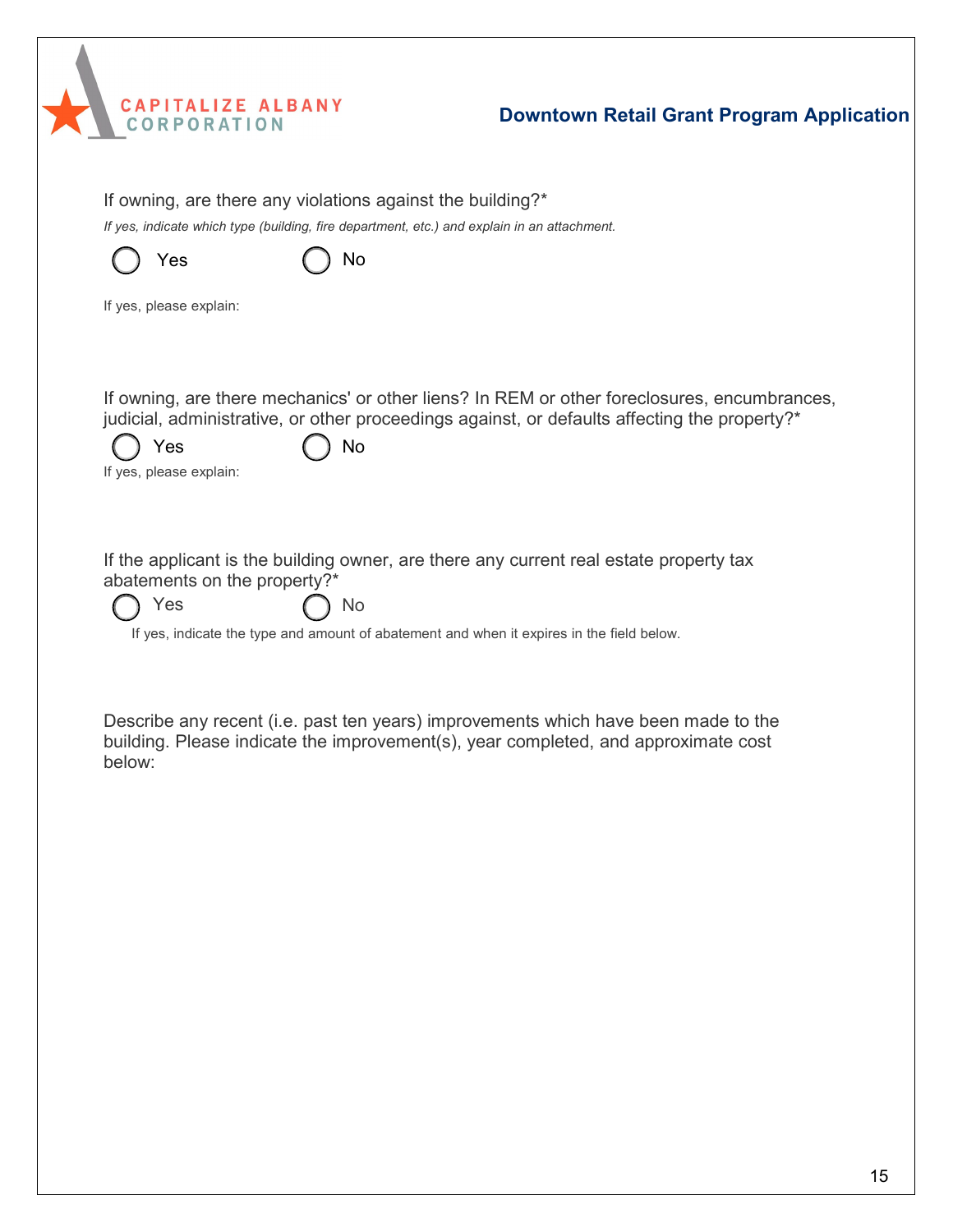

# **Background Check Authorization**

I/we hereby authorize you to release to Capitalize Albany Corporation, as deemed necessary for verification purposes, information concerning:

- Employment history: dates, titles, income, hours worked, etc.
- Banking and savings account records
- Credit card, mortgage, and other loan information including open date, high credit, payment amount, due date, loan balance, interest rate, and payment record
- Exchange any information with the financial institution that is processing the application pertaining to this loan.

The above reports are for confidential use in compiling information regarding a Capitalize Albany Corporation program grant requested by the applicant(s) signing this form.

#### **By typing your name below, you are certifying that all of the information contained in this application is true, complete, and accurate in all respects as of the stated date.**

A photocopy of this authorization (being a photocopy of signature(s) of the undersigned) may be deemed to be the equivalent of the original and may be used as a duplicate original.

Applicant 1\* *Enter date of birth as MM/DD/YYYY.* Applicant Name Date of Birth Social Security Number

Applicant 2 *Enter date of birth as MM/DD/YYYY.* Applicant Name

Date of Birth Social Security Number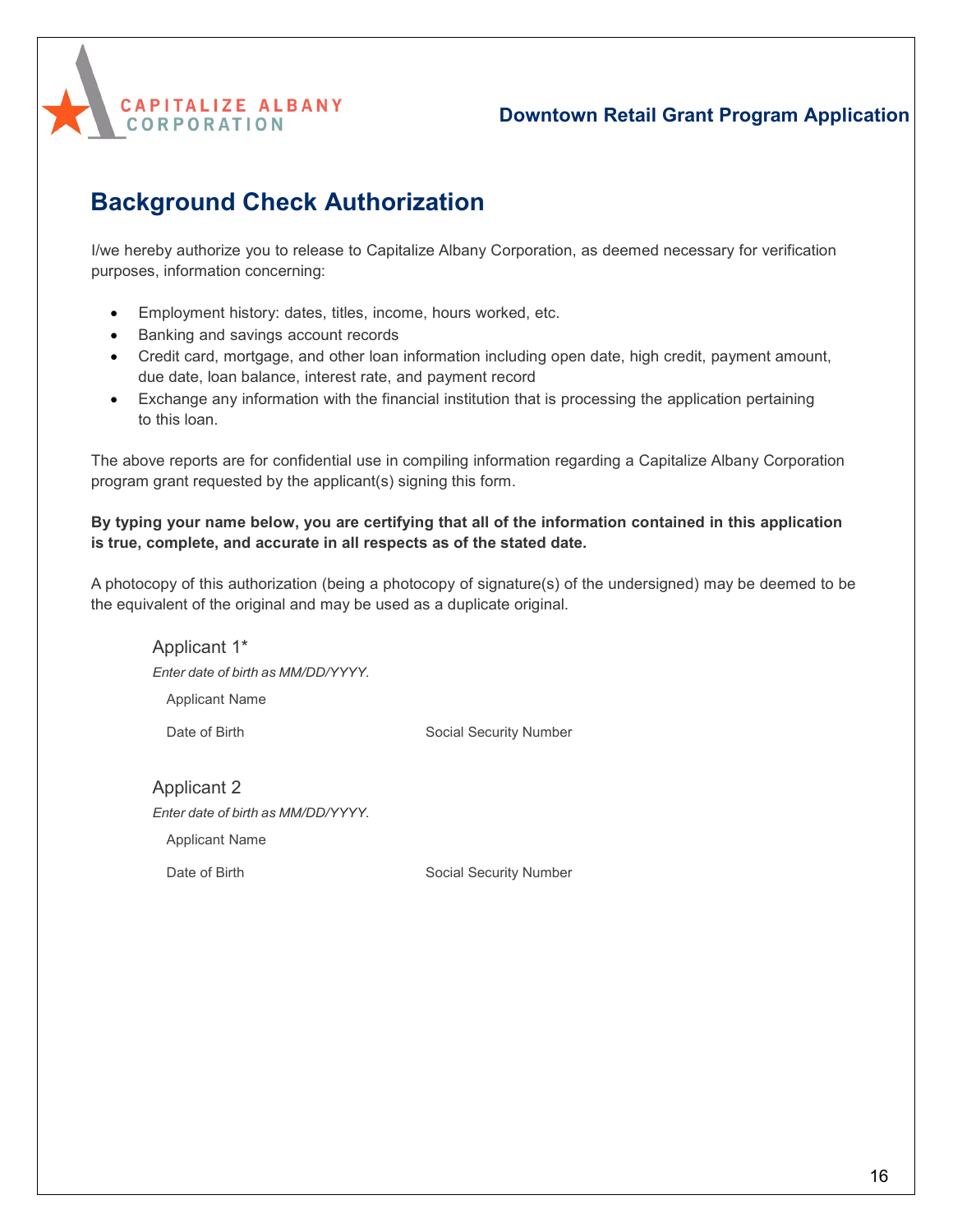

## **Certification and Disclosure**

By submitting this grant application, the applicant hereby certifies to Capitalize Albany Corporation that he/she has read the program guidelines and supplemental program materials, understands the terms and conditions of the grant, and agrees to abide by the program rules and requirements, if awarded funds from the program. The applicant further certifies that the grant application and supporting documents are true, complete, and accurate in all respects as of the stated date. The applicant understands that the application will not be accepted unless deemed appropriate by staff and the applicable application fee has been received from the applicant. The applicant agrees that the acceptance of this grant application does not commit Capitalize Albany Corporation to enter into an agreement to pay any costs incurred in its preparation or to participate in subsequent negotiations. Further, the acceptance of this grant application does not constitute an agreement by Capitalize Albany Corporation that any grant will actually be approved. Capitalize Albany Corporation expressly reserves the right to reject any or all grant applications or to request more information from the applicant.

Additionally, the applicant certifies that he/she understands that the following will be conditions of the grant, upon award:

- Grantee must commit to remain in the location for at least two (2) years and must create or retain for two (2) years during the term of the agreement one (1) or more full-time equivalent jobs (specific job goal determined at the discretion of Capitalize Albany Corporation).
- The assisted business must be open and operating for a minimum of forty (40) hours per week, and evening and weekend hours must be included.
- The approved project must be in compliance with all federal, state, and local laws.
- The undersigned hereby waives any claim against Capitalize Albany Corporation arising out of the use of said grant funds for the purposes set forth in the Application. Additionally, the undersigned agrees to indemnify, defend, and hold Capitalize Albany Corporation, and its officers, directors, employees, and agents harmless from any charges, damages, claims or liens related in any way to or arising out of the applicant's participation in the grant program.
- Capitalize Albany Corporation has the unrestricted right to use, for any lawful purpose, any photographs or video footage taken of the property at the approved project location, and the grantee owns and/or for which the grantee has the authority to grant such permission, and to use the grantee's name in connection therewith if it so chooses.
- The applicant will notify Capitalize Albany Corporation of any public announcements or events to be held at or in relation to the inception or opening of the approved project location, and Capitalize Albany Corporation will have the right to participate in and/or publicize the event in coordination with the grantee, if Capitalize Albany Corporation so chooses.
- The grantee will be required to include the Capitalize Albany Corporation logo, the Capital Resource Corporation (CRC) logo, and any other logos Capitalize Albany Corporation deems appropriate on all print collateral related to the project.
- The grantee will consent to display signage at the project location indicating participation in the Neighborhood Retail Grant Program (Capitalize Albany Corporation to provide sign specifications).

#### **By typing your name below, you are certifying that all of the information contained in this application is true, complete, and accurate in all respects as of the stated date.**

Authorized Signatory 1\*

Authorized Signatory Name

Signatory Title

Authorized Signatory 2

Authorized Signatory Name

Signatory Title